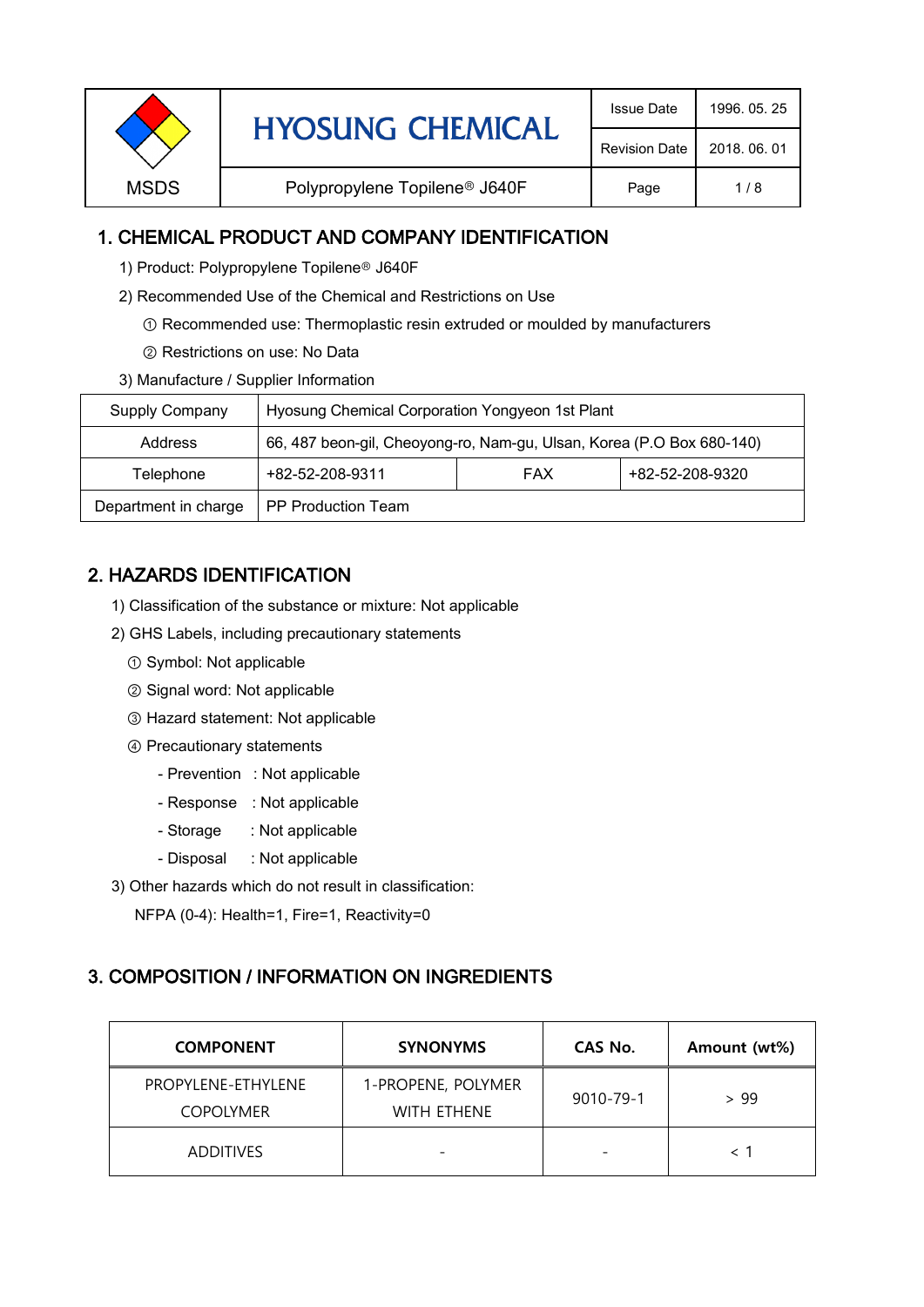|             | <b>HYOSUNG CHEMICAL</b>                   | <b>Issue Date</b>    | 1996, 05, 25 |
|-------------|-------------------------------------------|----------------------|--------------|
|             |                                           | <b>Revision Date</b> | 2018, 06, 01 |
| <b>MSDS</b> | Polypropylene Topilene <sup>®</sup> J640F | Page                 | 2/8          |

### 4. FIRST AID PROCEDURES

- 1) Eye Contact
	- · In case of contact with substance, rinse your eyes immediately with running water for at least 20 minutes.
	- · Take medical action.
- 2) Skin Contact
	- · In case of contact with substance, rinse your skin immediately with running water for at least 20 minutes.
	- · Remove contaminated cloths including shoes immediately.
	- · Take medical action.
- 3) Inhalation
	- · Take medical action.
	- · Move into fresh air.
	- · If short of breathing, provide oxygen supply system.
- 4) Ingestion
	- · Do not put anything into the mouth of an unconscious person.
	- · Take medical action.
- 5) First-Aid Treatment and Information on Medical Doctors
	- · Let a medical provider know about the substance and take appropriate protection.

## 5. FIRE FIGHTING MEASURES

- 1) Suitable (Unsuitable) Extinguishing Media
	- · Extinguishing media: Water, Carbon dioxide, Extinguishing powder, Firefighting foam
	- · Unsuitable Extinguishing media: No data
	- · Large fire: Firefighting, Water spray
- 2) Specific Hazards from Chemical Material
	- · Toxicant from combustion: Pyrolysis or combustion cause irritative gases or carbon dioxides.
- 3) Fire Fighting Procedures and Equipment
	- · If it can be done without risk, move container from fire area.
	- · If it will be leak, do not spray high-pressure water stream.
	- · Dike for later processing.
	- · Use extinguishing agents appropriate for surrounding fire.
	- · Avoid inhalation of materials and combustion products.
	- · Up the wind and avoid low area.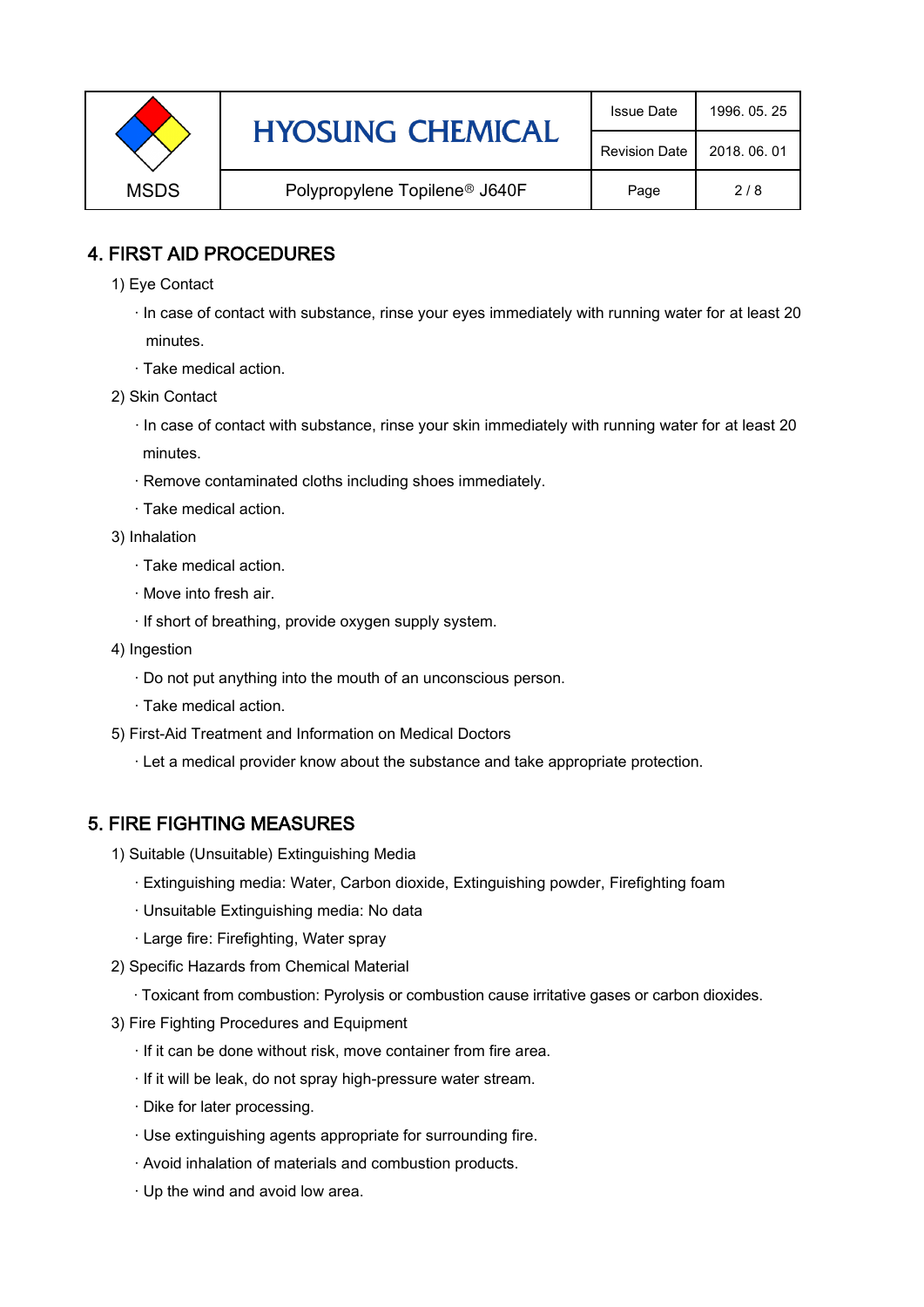|  | <b>HYOSUNG CHEMICAL</b><br><b>MSDS</b><br>Polypropylene Topilene <sup>®</sup> J640F | <b>Issue Date</b>    | 1996, 05, 25 |
|--|-------------------------------------------------------------------------------------|----------------------|--------------|
|  |                                                                                     | <b>Revision Date</b> | 2018, 06, 01 |
|  |                                                                                     | Page                 | 3/8          |

### 6. ACCIDENTAL RELEASE MEASURES

- 1) Personal Precautions, Protective Equipment and Emergency Procedures
	- · Remove all flammable sources.
	- · If it is not dangerous, stop leaking.
	- · Take caution of substances and conditions that should be avoided.
	- · Ventilate properly.
	- · Do not touch the effluents or walk around the area.
	- · Prevent producing dust.
- 2) Environmental Precautions
	- · Release to air: Not available
	- · Release to soil: Not available
	- · Release to water: Not available
- 3) Purification and Removal Methods
	- · Small leak: Put in proper containers for waste.
	- ,· Large leak: To minimize the spread, cover it with plastic sheets or water-proof cloths and keep it away from water.

#### 7. HANDLING AND STORAGE

- 1) Handling
	- · Avoid direct physical contact.
	- · Wash thoroughly after use.

· Take precautionary measures to prevent against explosion risks, as all types of polymers may develop dust during transporting or grinding of granules.

- 2) Storage
	- · Keep stored in airtight containers.
	- · Keep stores in a cool, dry place.
	- · Place in an appropriate space in compliance with local regulation.

#### 8. EXPOSURE CONTROLS AND PERSONAL PROTECTION

- 1) Exposure Limits and Biological Exposure Limits of Chemical
	- · KOSHA: No data
	- · AIHA: No data
	- · ACGIH: No data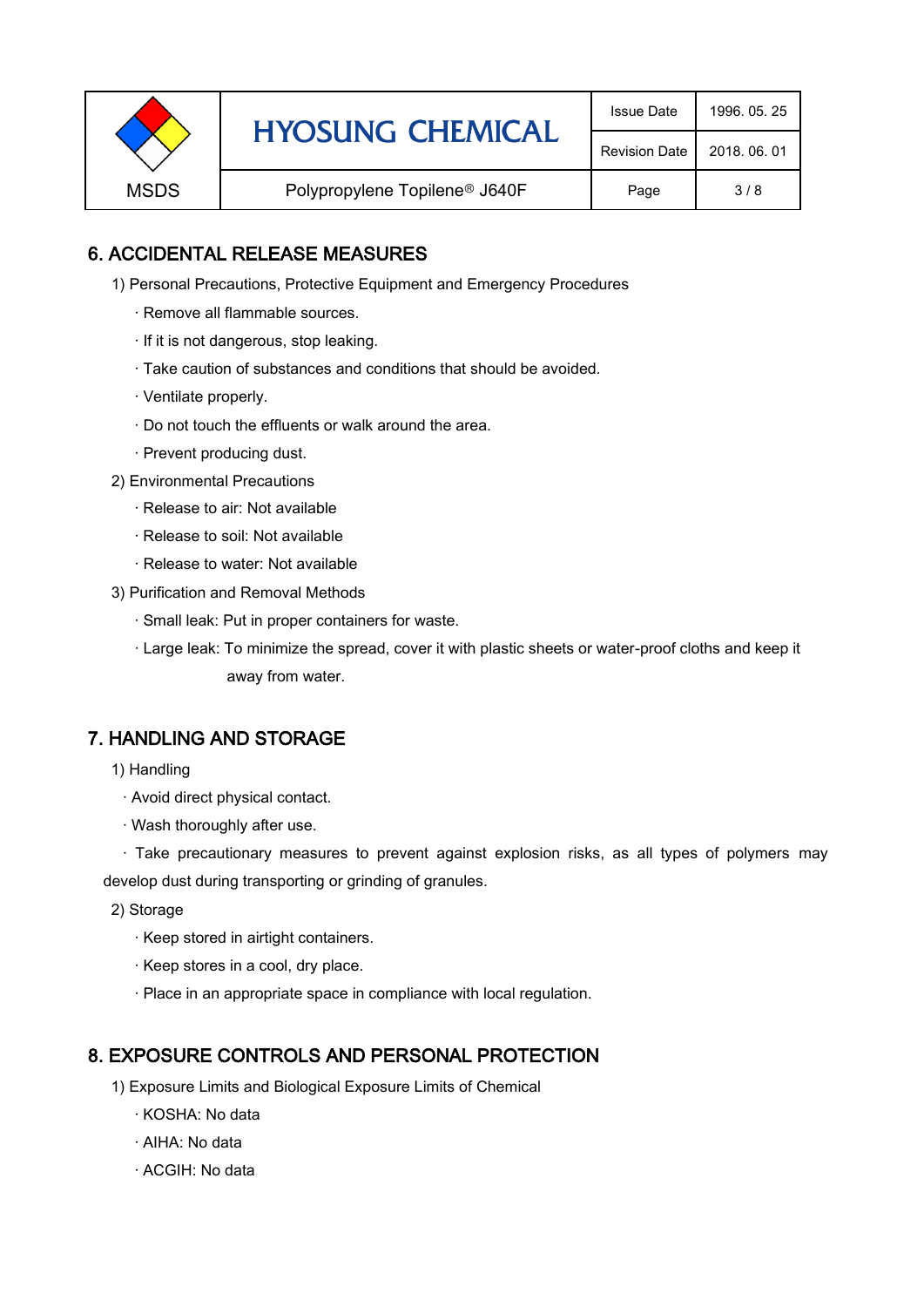|             | <b>HYOSUNG CHEMICAL</b>                   | <b>Issue Date</b>    | 1996, 05, 25 |
|-------------|-------------------------------------------|----------------------|--------------|
|             |                                           | <b>Revision Date</b> | 2018, 06, 01 |
| <b>MSDS</b> | Polypropylene Topilene <sup>®</sup> J640F | Page                 | 4/8          |

- · OSHA: No data
- · Biological exposure limits: No data
- 2) Engineering Management
	- · Install local ventilation system.

· Ventilation equipment should be explosion-proof if explosive concentrations of dust, vapor of fume are present.

- 3) Personal Protective Equipment
	- ① Respiratory protection
		- · Use approved respirator if unable to control airborne dust, fumes, and vapor.
	- ② Eyes protection
		- · The wearing of chemical safety goggles or face shield is recommended.
		- · Install eyes washing facilities and quick drench shower near work areas.
	- ③ Hands protection
		- · The wearing of protective gloves is recommended to prevent exposure.
	- ④ Human body protection
		- · The wearing of protective clothing is recommended to prevent exposure.

## 9. PHYSICAL AND CHEMICAL PROPERTIES

- 1) Appearance: White pellet
- 2) Odor: Odorless
- 3) Odor Threshold: No data
- 4) pH: No data
- 5) Melting / Freezing Point: 130 ~ 170 ℃
- 6) Initial Boiling Point or Boiling Point Range: No data
- 7) Flash Point: No data
- 8) Evaporation Rate: No data
- 9) Flammability (Solid, Gas) : No data
- 10) Upper / Lower Flammability or Explosive Limits: No data
- 11) Vapor Pressure: No data
- 12) Solubility: Insoluble
- 13) Vapor Density: No data
- 14) Relative Density: 0.88~0.92 kg/L (at 20℃)
- 15) N-Octane / Water Partition Coefficient: No data
- 16) Auto Ignition Temperature: 400℃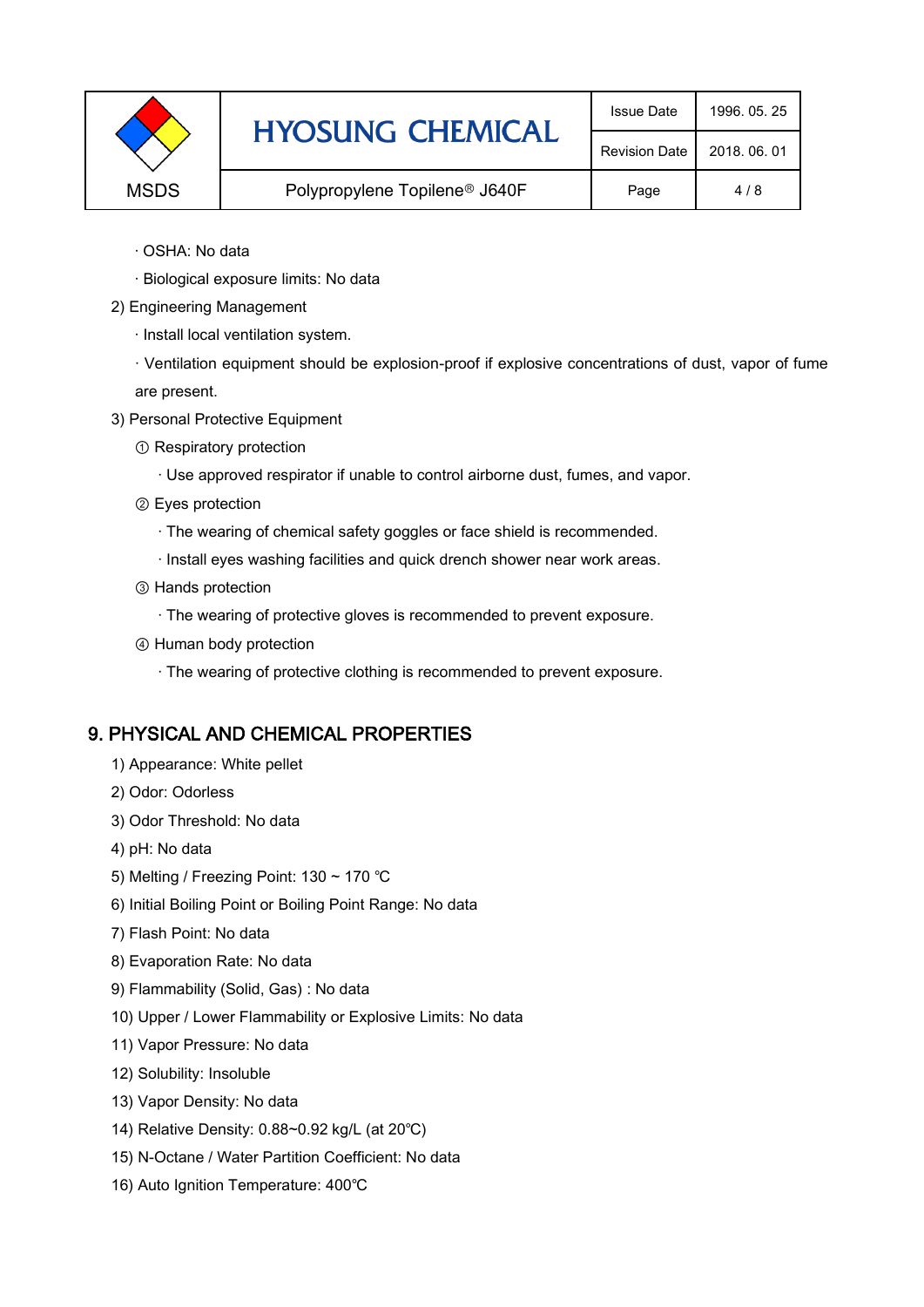|             | <b>HYOSUNG CHEMICAL</b>                   | <b>Issue Date</b>    | 1996, 05, 25 |
|-------------|-------------------------------------------|----------------------|--------------|
|             |                                           | <b>Revision Date</b> | 2018, 06, 01 |
| <b>MSDS</b> | Polypropylene Topilene <sup>®</sup> J640F | Page                 | 5/8          |

- 17) Decomposition Temperature: No data
- 18) Viscosity: No data
- 19) Molecular Weight: >10,000

## 10. STABILITY AND REACTIVITY

- 1) Chemical Stability
	- · Stable under normal temperature and pressure.
- 2) Possibility of Hazardous Reaction
	- · Will not occur under normal temperature and pressure.
- 3) Condition to Avoid
	- · Avoid contact with water.
	- · Keep away from heat, sparks and flame.
	- · Avoid contact with strong oxidizing agents, strong alkaline and strong acid.
- 4) Incompatibility with Other Materials
	- · Strong oxidizing materials, Flammable substance.
- 5) Hazardous Decomposition Product

· At elevated temperatures the material will begin to decompose, producing fumes that can contain carbon monoxide, acrolein, aldehydes, and unidentified organic compounds.

#### 11. TOXICOLOGICAL INFORMATION

- 1) Information on the Likely Routes of Exposure
	- · Inhalation: No data
	- · Ingestion: No data
	- · Skin contact: No data
	- · Eye contact: No data
- 2) Delayed and Immediate Effects and Chronic Effects From Short or Long Term Exposure
	- Acute toxicity
		- · Oral: No data
		- · Skin: No data
		- · Inhalation: No data
	- Skin corrosion / irritation: No data
	- Serious eye damage / eye irritation: No data
	- Respiratory sensitization: No data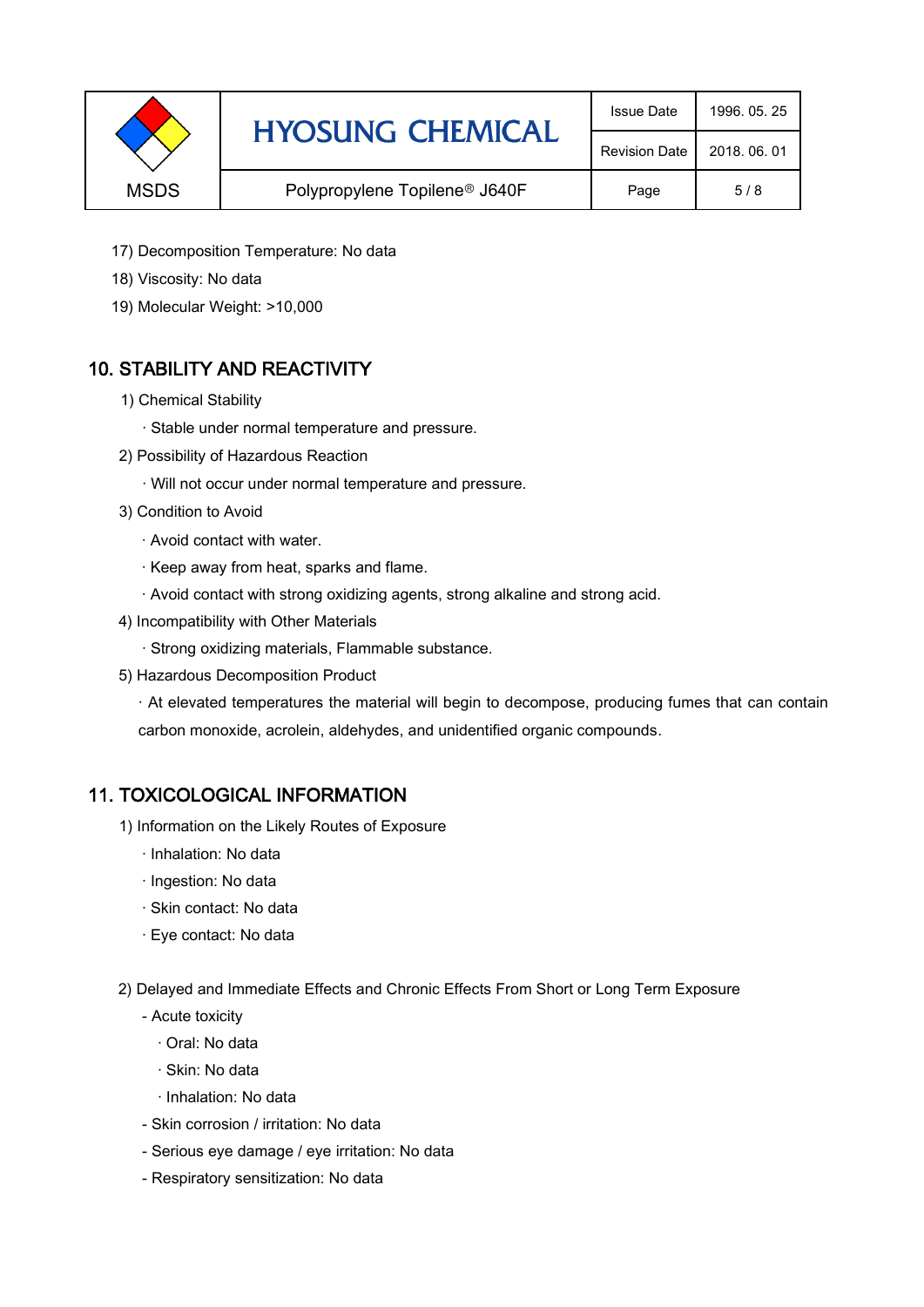|             | <b>HYOSUNG CHEMICAL</b>                   | <b>Issue Date</b>    | 1996, 05, 25 |
|-------------|-------------------------------------------|----------------------|--------------|
|             |                                           | <b>Revision Date</b> | 2018, 06, 01 |
| <b>MSDS</b> | Polypropylene Topilene <sup>®</sup> J640F | Page                 | 6/8          |

- Skin sensitization: No data
- Carcinogenicity
	- · Industrial Safety & Health Law: No data
	- · IARC: No data
	- · OSHA: No data
	- · ACGIH: No data
	- · NTP: No data
	- · EU CLP: No data
- Gem cell mutagenicity: No data
- Reproductive toxicity: No data
- Specific target organ systemic toxicity (Single exposure)
- Specific target organ systemic toxicity (Repeated exposure)
- Aspiration hazard: No data

#### 12. ECOLOGICAL INFORMATION

- 1) Ecotoxicity: No data
- 2) Persistence and Degradability: No data
- 3) Bioaccumulative Potential: No data
- 4) Mobility in Soil: No data
- 5) Other Adverse Effects: No data

#### 13. DISPOSAL CONSIDERATIONS

- 1) Disposal Method
	- · Dispose in accordance with all applicable environmental regulations.
	- · Empty containers should be recycled or disposed of through an approved waste management facility.
- 2) Disposal Considerations
	- · For proper disposal of used material, an assessment must be completed to determine the proper and permissible waste management options under applicable rules, regulations and laws.

## 14. TRANSPORT INFORMATION

- 1) UN Number: Not regulated as a hazardous material
- 2) UN Proper Shipping Name: Not applicable
- 3) Hazard Class: Not applicable
- 4) Packing Group: Not applicable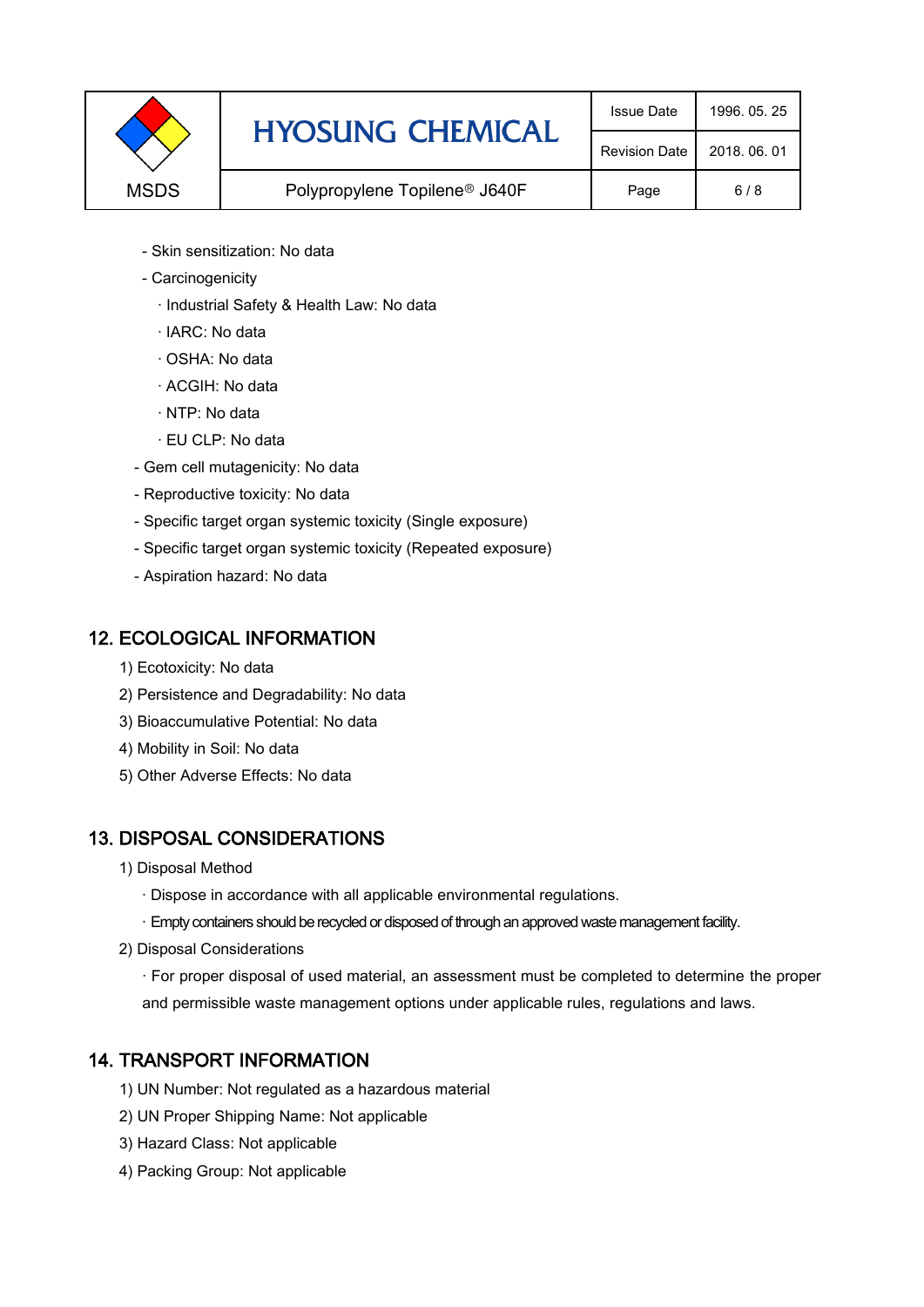|             | <b>HYOSUNG CHEMICAL</b>                   | <b>Issue Date</b>    | 1996, 05, 25 |
|-------------|-------------------------------------------|----------------------|--------------|
|             |                                           | <b>Revision Date</b> | 2018, 06, 01 |
| <b>MSDS</b> | Polypropylene Topilene <sup>®</sup> J640F | Page                 | 7/8          |
|             |                                           |                      |              |

- 5) Marine Pollutant: Not applicable
- 6) DOT Number: Not regulated as a hazardous material
- 7) IATA Number: Not regulated as a hazardous material
- 8) IMDG Code: Not regulated as a hazardous material
- 9) Further information: Not a hazardous material under DOT, IATA and IMDG
- 10) Special Precautions for User
	- · Emergency management type of fire: Not applicable
	- · Emergency management type of leak: Not applicable

## 15. REGULATORY INFORMATION

- 1) Industrial Safety and Health Law (KOREA): Not applicable
- 2) Toxic Chemical Substance Subject to Management Act (KOREA): Not applicable
- 3) Hazardous Material Safety Act (KOREA): Not applicable
- 4) Other Local or International Regulation
	- Persistent Organic Pollutant Management Law (KOREA): Not applicable
	- EU Classification
		- · Classification: Not applicable
		- · Risk Phrases: Not applicable
		- · Safety Phrases: Not applicable
	- US Regulations
		- · OSHA: Not applicable
		- · CERCLA: Not applicable
		- · EPCRA 302: Not applicable
		- · EPCRA 304: Not applicable
		- · EPCRA 301: Not applicable
	- Rotterdam Convention material: Not applicable
	- Stockholm Convention material: Not applicable
	- Montreal Protocol on Substance: Not applicable

## 16. OTHER INFORMATION

- 1) Reference
	- · KOSHA: Material Safety Data Sheet